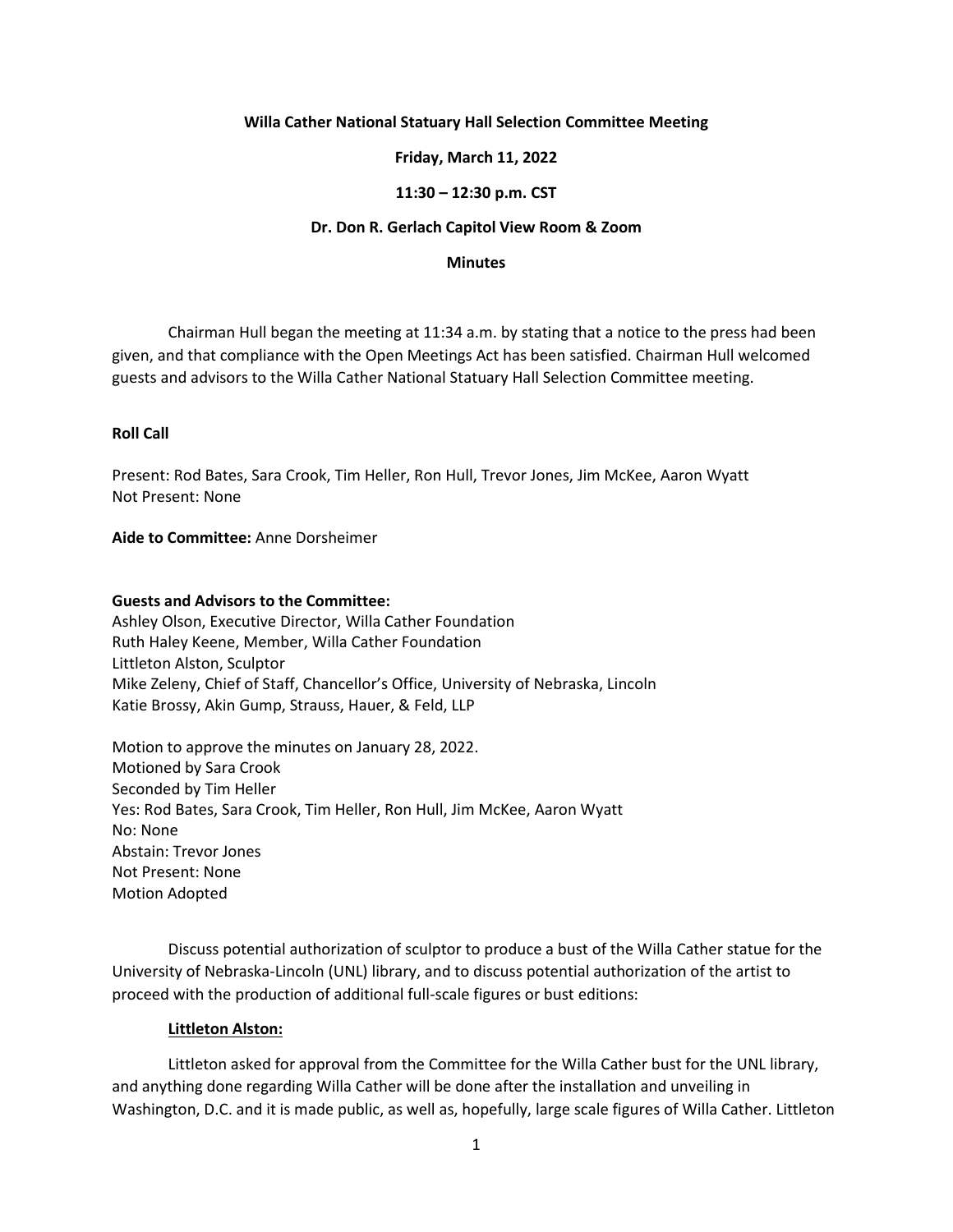stated that time is of the essence as the sculpture's molds have a shelf life of only a couple of years. Approval of additional full size statues now will help with planning and fundraising efforts from interested parties.

Full scale works that Littleton anticipates:

- Willa Cather Foundation
- The Museum of the Shenandoah in Winchester, Virginia
- Sculpture for Centennial Mall in Lincoln

# **Executive Session to discuss contracts**

Motion by Trevor Jones to go into Executive Session with members of the Willa Cather National Statuary Hall Selection Committee to discuss contractual matters related to this request Seconded by Aaron Wyatt Chairperson Hull clarified that Advisors and Guests will need to step away from Zoom and come back. Present: Rod Bates, Sara Crook, Tim Heller, Ron Hull, Trevor Jones, Jim McKee, Aaron Wyatt Not Present: None Motion Adopted

Executive Session started at 11:45 a.m. and ended at 11:57 a.m.

Motion by Sara Crook for members of the Willa Cather National Statuary Hall Selection Committee to come out of Executive Session Seconded by Aaron Wyatt Present: Rod Bates, Sara Crook, Tim Heller, Ron Hull, Trevor Jones, Jim McKee, Aaron Wyatt Not Present: None Motion Adopted

Motion by Trevor Jones to authorize Littleton Alston to create a larger than life bronze bust of Willa Cather for the University of Nebraska-Lincoln, using the original plaster molds, not to be unveiled before the unveiling of the statue in Washington, D.C. and with proper credit referencing the original statue in Washington, D.C. Seconded by Aaron Wyatt Present: Rod Bates, Sara Crook, Tim Heller, Ron Hull, Trevor Jones, Jim McKee, Aaron Wyatt Not Present: None Motion Adopted

Motion by Trevor Jones to authorize Littleton Alston to produce full sized copies and/or busts made from the original plaster molds for the statue in Washington, D.C., contingent that none of these will be unveiled before the original statue is unveiled in Washington, D.C., and that proper credit is given to the original statue.

Seconded by Aaron Wyatt

Present: Rod Bates, Sara Crook, Tim Heller, Ron Hull, Trevor Jones, Jim McKee, Aaron Wyatt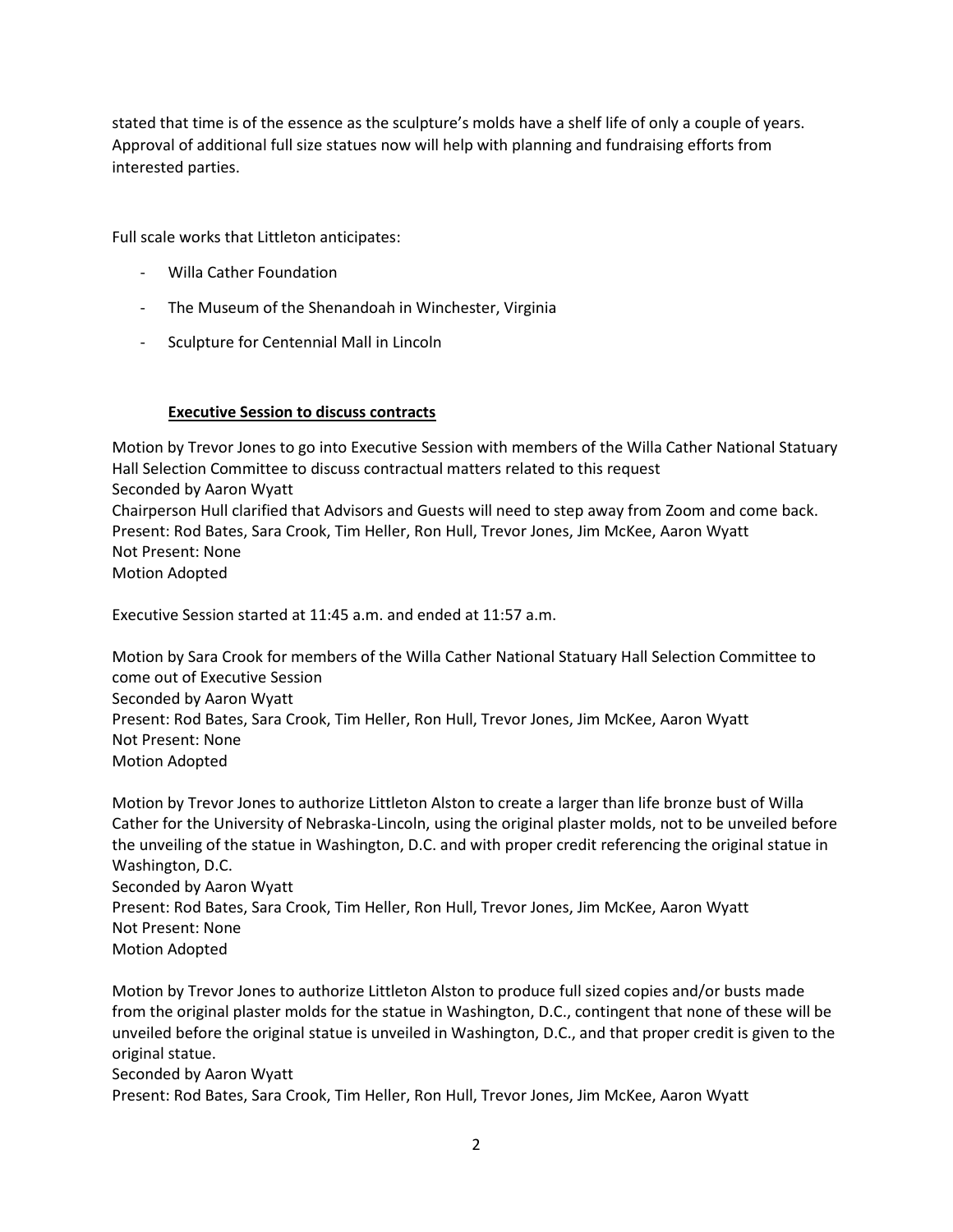Not Present: None Motion Adopted

Trevor Jones will write up two authorization documents based on the votes to provide Littleton Alston official permission as specified in the contract. Trevor also clarified that in a previous legal agreement, the Committee authorized the Willa Cather Foundation to sell maquettes and receive profit from the sale of those maquettes, and it is still the intent of the Committee that this be done and any proceeds benefit the Willa Cather Foundation. Trevor stated that it is the Committee's hope that the sale of the busts and full-length statues will help that effort, and that increased interest in Willa Cather should benefit the Willa Cather Foundation.

### **Katie Brossy's Update:**

Katie stated that the statue of Lafayette was unveiled in the U.S. Capitol. An unveiling is a positive sign and a good indication that we are moving back to a realm of normal in Washington, D.C.

Katie circulated a draft program and a guest wish list. She asked for feedback from the Committee, and if there is anyone we can take off the list or should add? She recommended that if we keep providing information to the Speaker's office to demonstrate progress and keep us on the radar.

Chairperson Hull thanked Katie and asked if it can be done this summer? Katie responded that we should press for June or July, which is the earliest possible it could take place. Otherwise, we will look to the fall or end of the year.

Littleton stated he has talked with rigging companies, and they recommended he transport the statue to Washington now. The rigging company is willing to store the statue and base free of charge. He will confirm that this is possible and move forward.

Katie noted that Dr. Cohen from the Architect of the Capitol's office may be able to cover the cost of moving the statue if it unveiled in Emancipation Hall and then moved.

### **Sub‐committee for the Reception – Chair, Dr. Sara Crook**

Sara noted that the subcommittee hasn't gone any further, pending a date. Ashley Olson sent her a mockup of their reception booklet. She'll call for a reception subcommittee meeting within the next month and they will go over the booklet and fine tune it, and then bring it back to the full Committee for final approval. Sara thanked Ashley for the draft booklet.

### **Sub‐committee for the Invitation list – Chair, Aaron Wyatt**

Aaron stated that their subcommittee met and started to group individuals on the list, whether it was UNL or the historical society or family descendants. There is no progress yet with regard to an order being established yet out of the 300 individuals on the list. Aaron spoke to Katie in order to get an understanding of how the lists were transferred or coordinated with the Speaker's office and update accordingly and based on what they received from the congressional delegation.